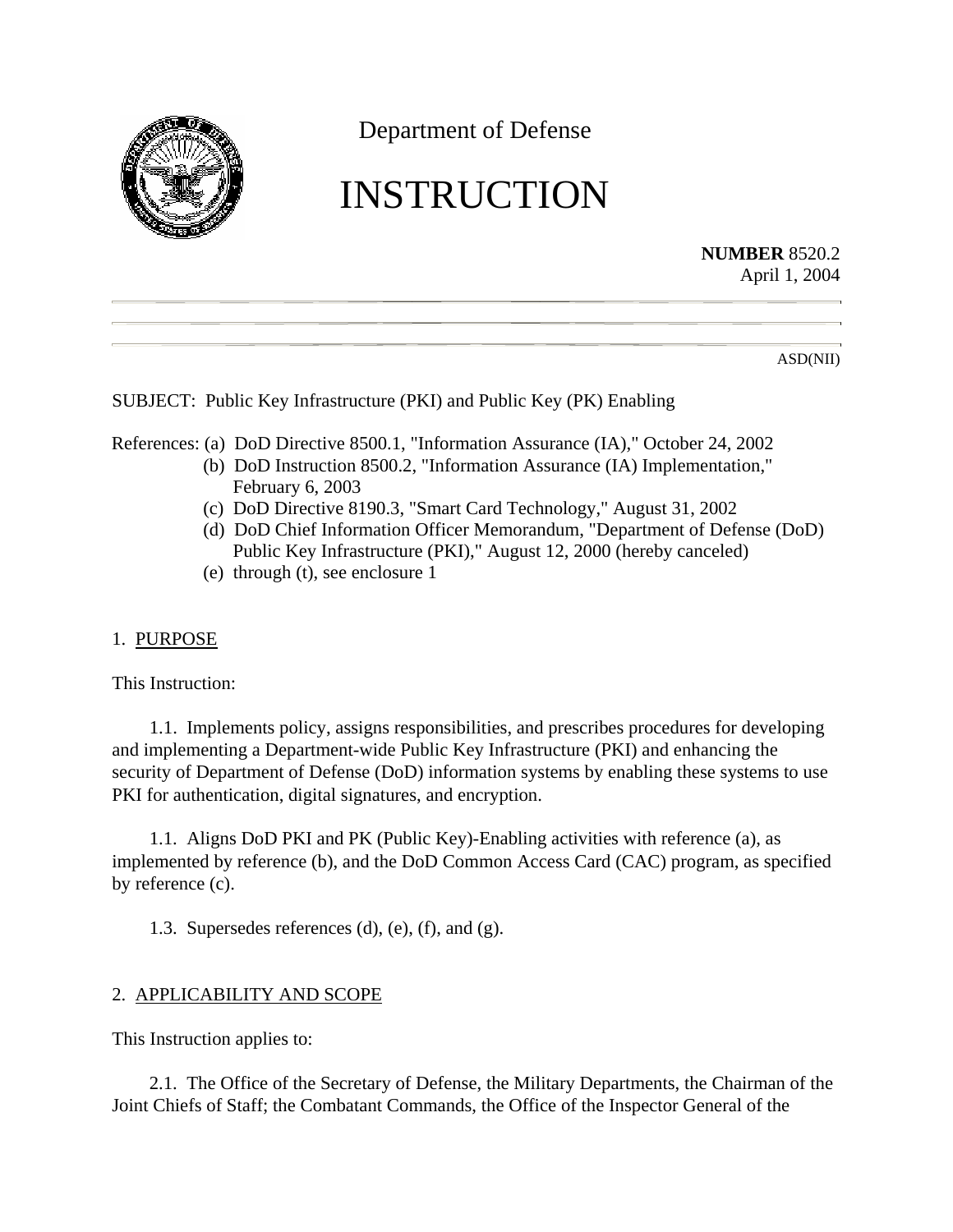| <b>Report Documentation Page</b>                                                                                                                                                                                                                                                                                                                                                                                                                                                                                                                                                                                                                                                                                                                                                                                                                                   |                             |                              |                                                   | Form Approved<br>OMB No. 0704-0188                  |                           |
|--------------------------------------------------------------------------------------------------------------------------------------------------------------------------------------------------------------------------------------------------------------------------------------------------------------------------------------------------------------------------------------------------------------------------------------------------------------------------------------------------------------------------------------------------------------------------------------------------------------------------------------------------------------------------------------------------------------------------------------------------------------------------------------------------------------------------------------------------------------------|-----------------------------|------------------------------|---------------------------------------------------|-----------------------------------------------------|---------------------------|
| Public reporting burden for the collection of information is estimated to average 1 hour per response, including the time for reviewing instructions, searching existing data sources, gathering and<br>maintaining the data needed, and completing and reviewing the collection of information. Send comments regarding this burden estimate or any other aspect of this collection of information,<br>including suggestions for reducing this burden, to Washington Headquarters Services, Directorate for Information Operations and Reports, 1215 Jefferson Davis Highway, Suite 1204, Arlington<br>VA 22202-4302. Respondents should be aware that notwithstanding any other provision of law, no person shall be subject to a penalty for failing to comply with a collection of information if it<br>does not display a currently valid OMB control number. |                             |                              |                                                   |                                                     |                           |
| 1. REPORT DATE<br>01 APR 2004                                                                                                                                                                                                                                                                                                                                                                                                                                                                                                                                                                                                                                                                                                                                                                                                                                      |                             | 2. REPORT TYPE               |                                                   | <b>3. DATES COVERED</b><br>00-00-2004 to 00-00-2004 |                           |
| <b>4. TITLE AND SUBTITLE</b>                                                                                                                                                                                                                                                                                                                                                                                                                                                                                                                                                                                                                                                                                                                                                                                                                                       |                             |                              |                                                   | 5a. CONTRACT NUMBER                                 |                           |
| Public Key Infrastructure (PKI) and Public Key (PK) Enabling                                                                                                                                                                                                                                                                                                                                                                                                                                                                                                                                                                                                                                                                                                                                                                                                       |                             |                              |                                                   | <b>5b. GRANT NUMBER</b>                             |                           |
|                                                                                                                                                                                                                                                                                                                                                                                                                                                                                                                                                                                                                                                                                                                                                                                                                                                                    |                             |                              |                                                   | 5c. PROGRAM ELEMENT NUMBER                          |                           |
| 6. AUTHOR(S)                                                                                                                                                                                                                                                                                                                                                                                                                                                                                                                                                                                                                                                                                                                                                                                                                                                       |                             |                              |                                                   | 5d. PROJECT NUMBER                                  |                           |
|                                                                                                                                                                                                                                                                                                                                                                                                                                                                                                                                                                                                                                                                                                                                                                                                                                                                    |                             |                              |                                                   | <b>5e. TASK NUMBER</b>                              |                           |
|                                                                                                                                                                                                                                                                                                                                                                                                                                                                                                                                                                                                                                                                                                                                                                                                                                                                    |                             |                              |                                                   | 5f. WORK UNIT NUMBER                                |                           |
| 7. PERFORMING ORGANIZATION NAME(S) AND ADDRESS(ES)<br><b>Department of Defense</b> , 1400 Defense<br>Pentagon, Washington, DC, 20301-1400                                                                                                                                                                                                                                                                                                                                                                                                                                                                                                                                                                                                                                                                                                                          |                             |                              |                                                   | 8. PERFORMING ORGANIZATION<br><b>REPORT NUMBER</b>  |                           |
| 9. SPONSORING/MONITORING AGENCY NAME(S) AND ADDRESS(ES)                                                                                                                                                                                                                                                                                                                                                                                                                                                                                                                                                                                                                                                                                                                                                                                                            |                             |                              |                                                   | 10. SPONSOR/MONITOR'S ACRONYM(S)                    |                           |
|                                                                                                                                                                                                                                                                                                                                                                                                                                                                                                                                                                                                                                                                                                                                                                                                                                                                    |                             |                              |                                                   | <b>11. SPONSOR/MONITOR'S REPORT</b><br>NUMBER(S)    |                           |
| 12. DISTRIBUTION/AVAILABILITY STATEMENT<br>Approved for public release; distribution unlimited                                                                                                                                                                                                                                                                                                                                                                                                                                                                                                                                                                                                                                                                                                                                                                     |                             |                              |                                                   |                                                     |                           |
| <b>13. SUPPLEMENTARY NOTES</b>                                                                                                                                                                                                                                                                                                                                                                                                                                                                                                                                                                                                                                                                                                                                                                                                                                     |                             |                              |                                                   |                                                     |                           |
| 14. ABSTRACT                                                                                                                                                                                                                                                                                                                                                                                                                                                                                                                                                                                                                                                                                                                                                                                                                                                       |                             |                              |                                                   |                                                     |                           |
| <b>15. SUBJECT TERMS</b>                                                                                                                                                                                                                                                                                                                                                                                                                                                                                                                                                                                                                                                                                                                                                                                                                                           |                             |                              |                                                   |                                                     |                           |
| 16. SECURITY CLASSIFICATION OF:                                                                                                                                                                                                                                                                                                                                                                                                                                                                                                                                                                                                                                                                                                                                                                                                                                    | 17. LIMITATION OF           | 18. NUMBER                   | 19a. NAME OF                                      |                                                     |                           |
| a. REPORT<br>unclassified                                                                                                                                                                                                                                                                                                                                                                                                                                                                                                                                                                                                                                                                                                                                                                                                                                          | b. ABSTRACT<br>unclassified | c. THIS PAGE<br>unclassified | <b>ABSTRACT</b><br>Same as<br><b>Report (SAR)</b> | OF PAGES<br>18                                      | <b>RESPONSIBLE PERSON</b> |

**Standard Form 298 (Rev. 8-98)**<br>Prescribed by ANSI Std Z39-18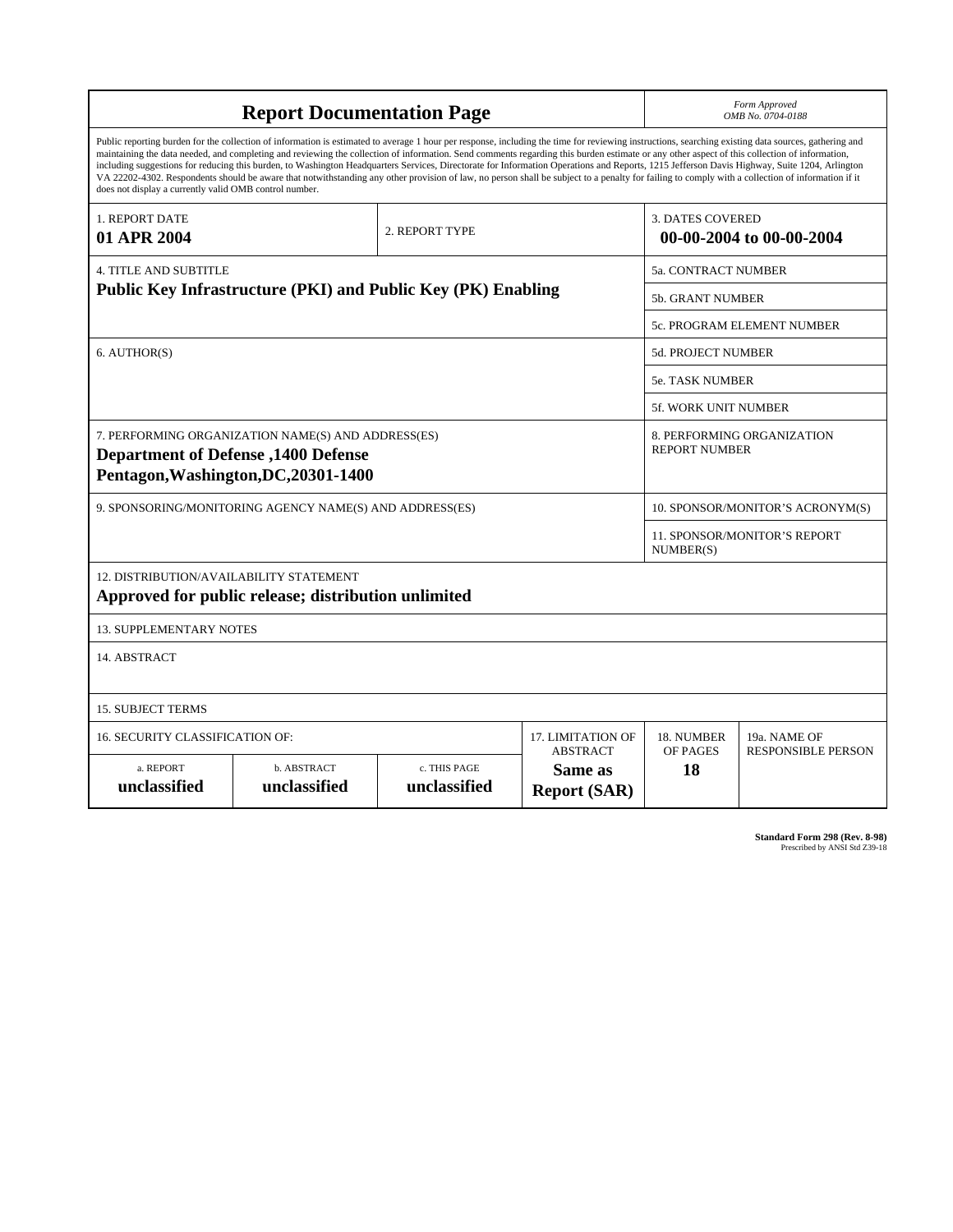Department of Defense; the Defense Agencies, the DoD Field Activities, and all other organizational entities in the Department of Defense (hereafter referred to collectively as the "DoD Components").

2.2. All active duty military personnel, members of the Selected Reserve, DoD civilian employees, and other DoD eligible users.

2.3. Information-privileged individuals, volunteers, and Reservists accessing personal information held by DoD information systems.

2.4. All DoD unclassified and classified information systems including networks (e.g., Non-secure Internet Protocol Router Network , Secret Internet Protocol Router Network, web servers, and e-mail systems. Excluded are Sensitive Compartmented Information, and information systems operated within the Department of Defense that fall under the authority of the Director of Central Intelligence Directive (DCID) 6/3 (reference (h)).

# 3. DEFINITIONS

Terms used in this instruction are defined in references (a), (b), CNSS Instruction No. 4009 (reference (i)), and enclosure 2.

## 4. POLICY

4.1. This Instruction implements the policies established in references (a) and (c) and supplements the implementation guidance provided in reference (b).

4.2. The Department of Defense shall implement a Department-wide PKI to issue identity, signature, and encryption certificates to DoD eligible personnel and provide first and third party key recovery for private keys associated with encryption certificates. The DoD PKI also shall support requirements for group/role, device, and code signing certificates.

4.3. The DoD Components shall enable DoD information systems, including networks, email, and web servers, to use certificates issued by the DoD PKI and approved external PKIs as appropriate to support authentication, access control, confidentiality, data integrity, and nonrepudiation.

4.4. The Department of Defense shall require that DoD Partners get and use certificates issued by approved external PKIs when interacting with DoD PK-Enabled information systems; accessing DoD sensitive information; or engaging in any other transactions requiring data integrity, confidentiality, or nonrepudiation of DoD information.

4.5. The DoD Components that conduct web server-based transactions with informationprivileged individuals, volunteers, or Reservists involving the transfer of personal information,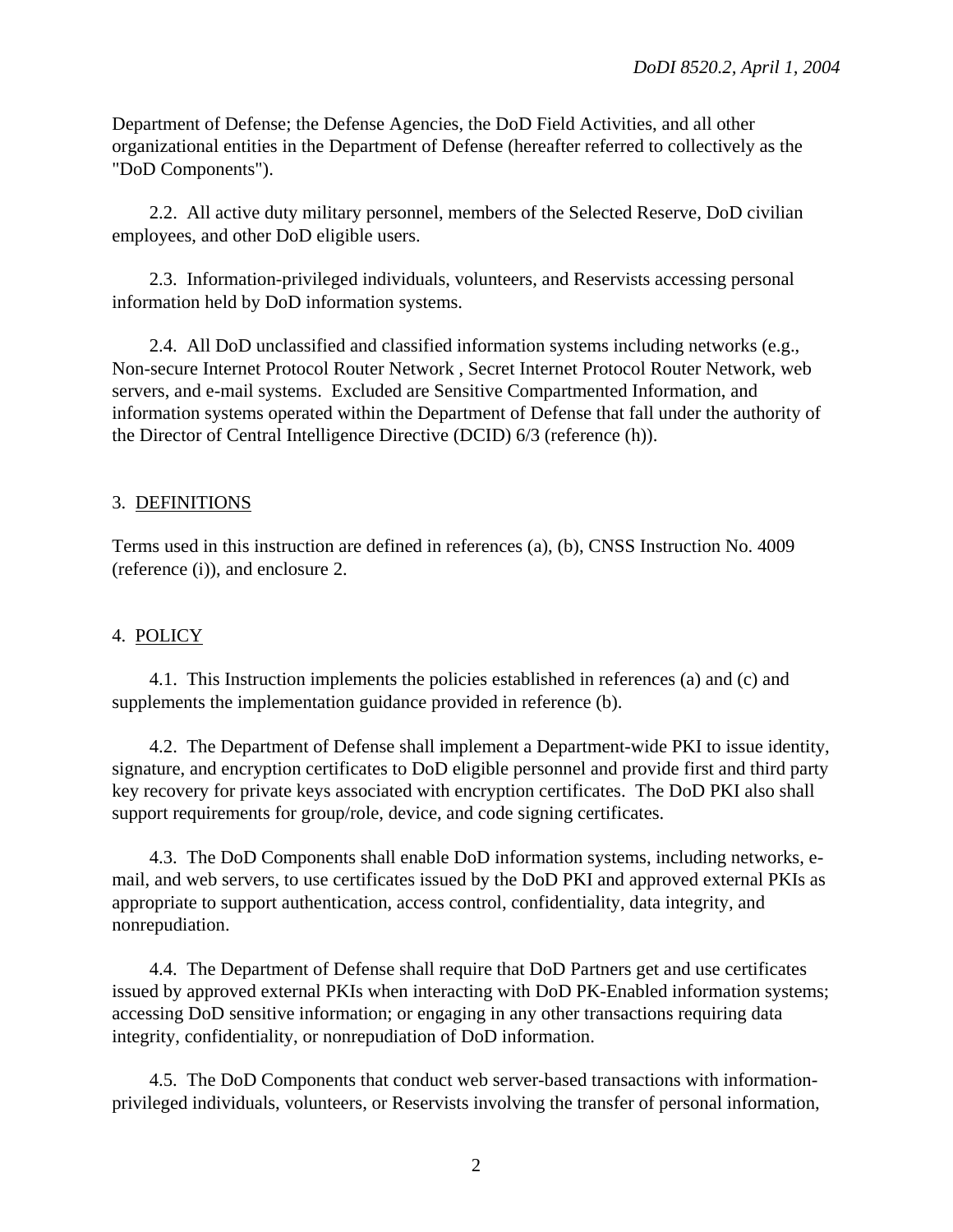shall use encryption to ensure confidentiality of these transactions, and shall require, at a minimum, that the information-privileged individual present a user-id and password.

4.6. The DoD Components shall ensure that new Commercial-Off-The-Shelf (COTS) software to be used in information systems that require PK-Enabling have passed interoperability testing performed by a DoD PKI Program Management Office (PMO)-approved testing facility prior to procurement.

# 5. RESPONSIBILITIES

5.1. The Assistant Secretary of Defense for Networks and Information Integration (ASD(NII)), as the DoD Chief Information Officer (CIO), shall:

5.1.1. Manage implementation and evolution of the DoD PKI.

5.1.2. Update and issue PKI and PK-Enabling implementation and maintenance guidance as necessary, including, but not limited to:

5.1.2.1. Providing oversight and guidance for digital signature and encryption requirements.

5.1.2.2. Ensuring Department-wide interoperability of digital signature solutions.

5.1.3. Approve the X.509 Certificate Policy (reference (j)) and the associated Key Recovery Policy (reference (k)), as required.

5.1.4. Approve the DoD Component certification and key recovery practice statements as complying with references (j) and (k).

5.1.5. Serve as the Designated Approving Authority (DAA) for the DoD PKI.

5.1.6. Approve or disapprove Department-wide waivers submitted by the DoD PKI PMO.

5.1.7. Approve DoD use of hardware tokens other than the CAC for identity, signature, and encryption certificates.

5.1.8. Approve DoD relying party use of certificates issued by external PKIs including:

5.1.8.1. Approving the Certificate Policy for External Certification Authorities (reference (l)) and the Key Recovery Policy for External Certification Authorities (reference (m)), as required.

3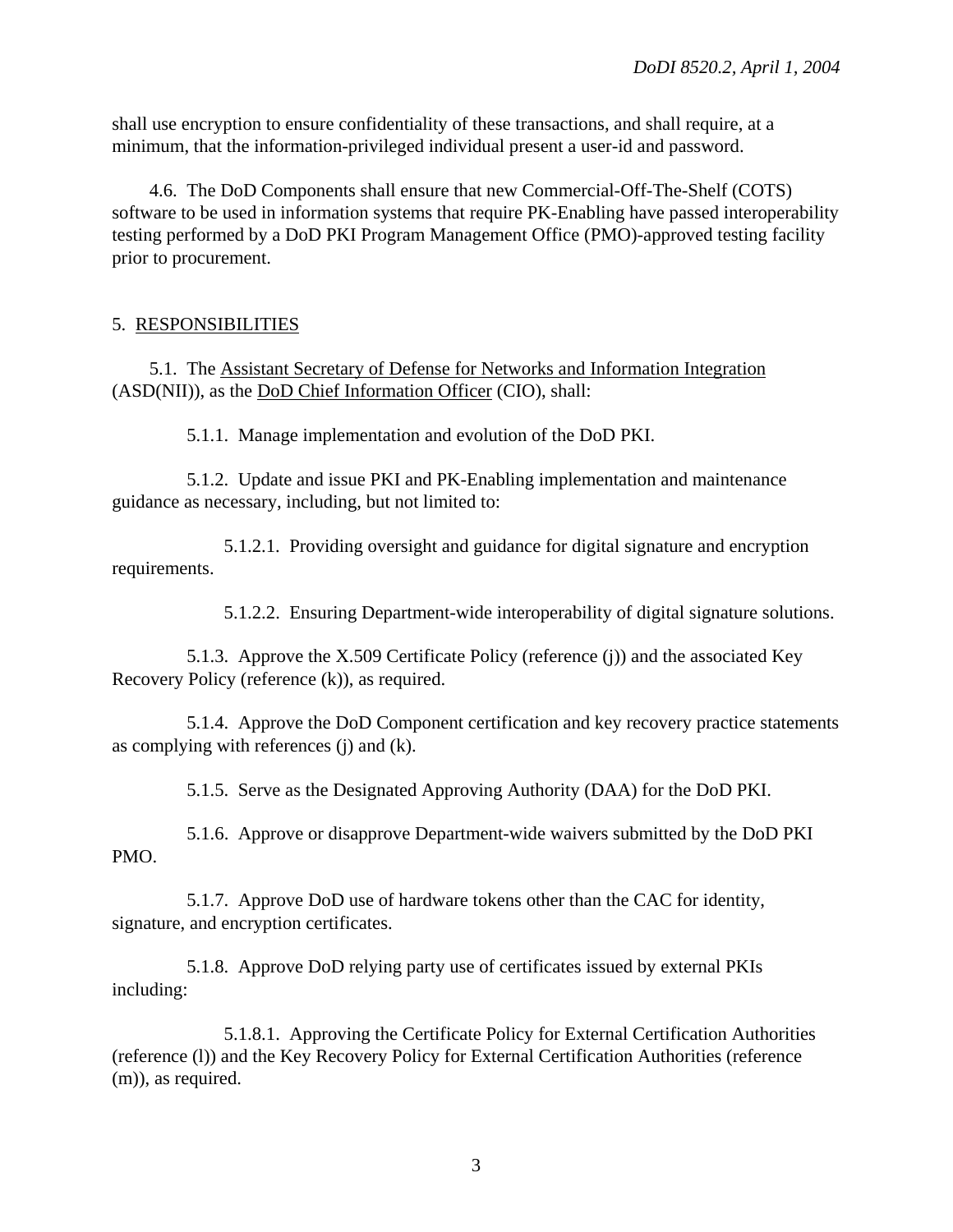5.1.8.2. Approving the compliance of vendor component certification and key recovery practice statements to reference (l) and (m) documents.

5.1.8.3. Providing guidance on the use of certificates issued by PKIs that have been cross-certified by the Federal Bridge Certification Authority (FBCA).

5.1.9. Oversee the Defense-wide Information Assurance Program (DIAP) office efforts in providing DoD PKI and PK-Enabling policy compliance oversight including:

5.1.9.1. Maintaining and updating the DoD Guidance and Provisions for Developing the DoD Component's Public Key-Enabling Policy Compliance Waiver Process (reference (n)), as required.

5.1.9.2. Producing an annual report that summarizes DoD-wide PKI and PK-Enabling policy compliance status.

5.1.9.3. Analyzing DoD Component PKI and PK-Enabling compliance information and notifying the DoD Components of shortfalls or duplications of effort.

5.2. The Under Secretary of Defense (Personnel and Readiness) (USD(P&R)), under references (a) and (c), shall:

5.2.1. Upgrade and maintain the required Defense Enrollment and Eligibility Reporting System/Real-time Automated Personnel Identification System infrastructure as required to support the DoD PKI issuing certificates on CACs in coordination with the ASD(NII)/DoD CIO.

5.2.2. Maintain the design of the CAC and provide technical support on matters relating to smart card technology about the DoD PKI.

5.2.3. Support the Certification and Accreditation activities of the DoD PKI DAA.

5.3. The Chairman of the Joint Chiefs of Staff, under reference (a) and (c), shall:

5.3.1. Identify, review, and validate PK-Enabling requirements for the Combatant Commands and ensure that the Combatant Commanders coordinate requirements to implement this policy with their host Military Departments in accordance with DoD Directive 5100.3 (reference (o)).

5.3.2. Coordinate requirements for the DoD PKI and for PK-Enabled information systems to support joint, allied, and coalition-based operations.

5.4. The Director, Defense Information Systems Agency shall:

5.4.1. Operate and maintain the DoD PKI in coordination with the DoD PKI PMO.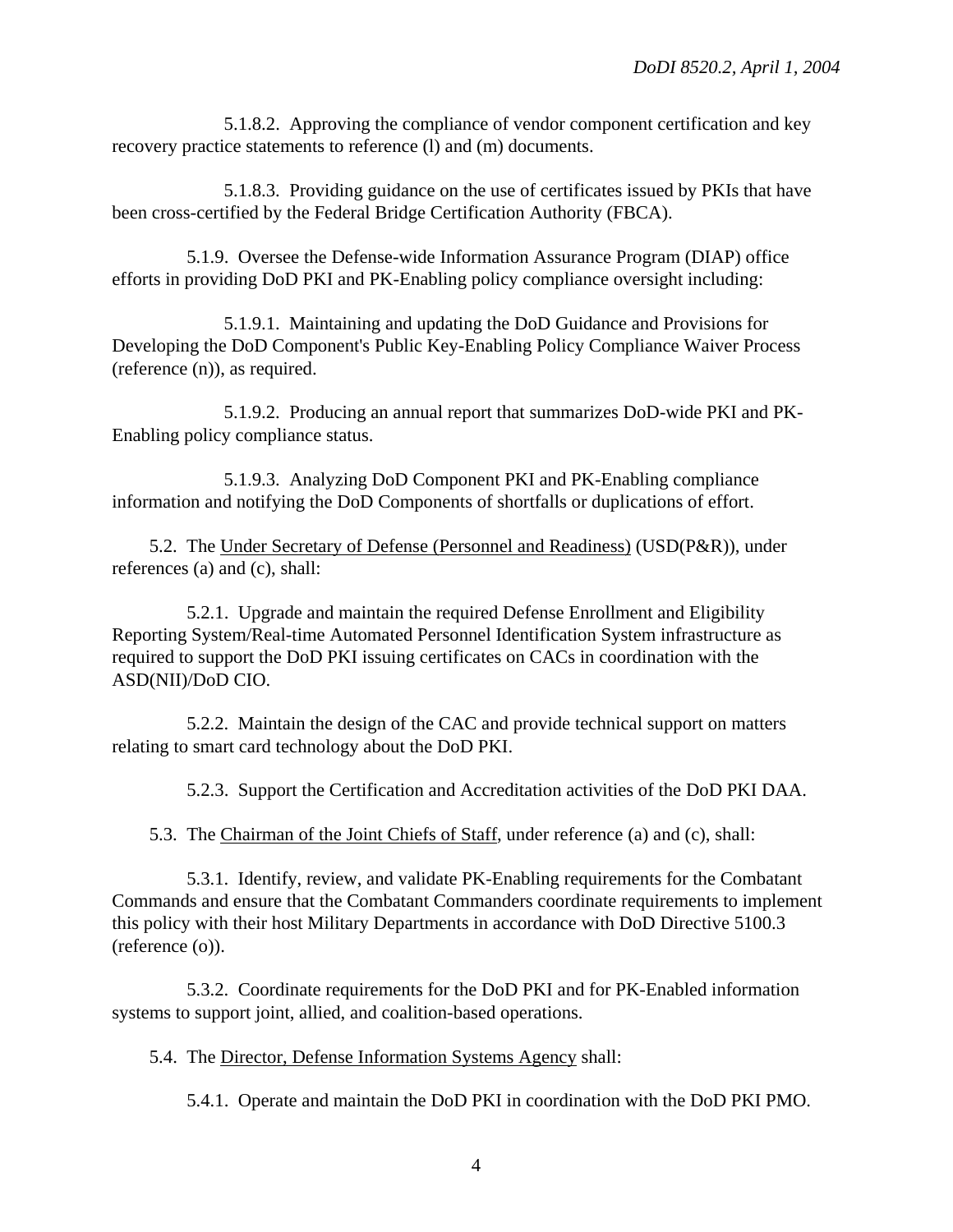5.4.2. Provide technical support to the Heads of the DoD Components in implementing the DoD PKI.

5.4.3. Operate and maintain the infrastructure necessary for implementing interoperability with DoD-approved external PKIs.

5.5. The Heads of the DoD Components shall:

5.5.1. Plan, program, and budget to support the evolution of the DoD PKI program and to PK-Enable applicable Component information systems.

5.5.2. Designate offices for coordinating PKI and PK-Enabling activities.

5.5.3. Develop and implement policies and procedures for e-mail signature and encryption, and for acceptance of certificates issued by DoD-approved external PKIs to support Component business processes.

5.5.4. Coordinate with the DoD PKI PMO to identify requirements including:

5.5.4.1. Functional requirements supporting the DoD PKI upgrade and maintenance process.

5.5.4.2. Component PKI interoperability testing requirements.

5.5.4.3. Requirements for interoperating with external PKIs.

5.5.5. Establish the Component portion of the infrastructure necessary to support the DoD PKI key recovery service.

5.5.6. Implement the DoD PKI and PK-Enable information systems, including network login, e-mail systems, and web servers to use certificates for authentication, digital signatures, and encryption.

5.5.7. PK-Enable information systems for Joint programs and systems for which the Component is the executive agent, PMO, or equivalent.

5.5.8. Ensure that PK-Enabled information systems have been tested by a centralized or Component-specific testing facility approved by the DoD PKI PMO in accordance with the PKI interoperability test plan as follows:

5.5.8.1. New COTS PK-Enabled information systems have been tested prior to procurement.

5.5.8.2. New Government-developed information systems that require PK-Enabling are developed and tested prior to Initial Operating Capability.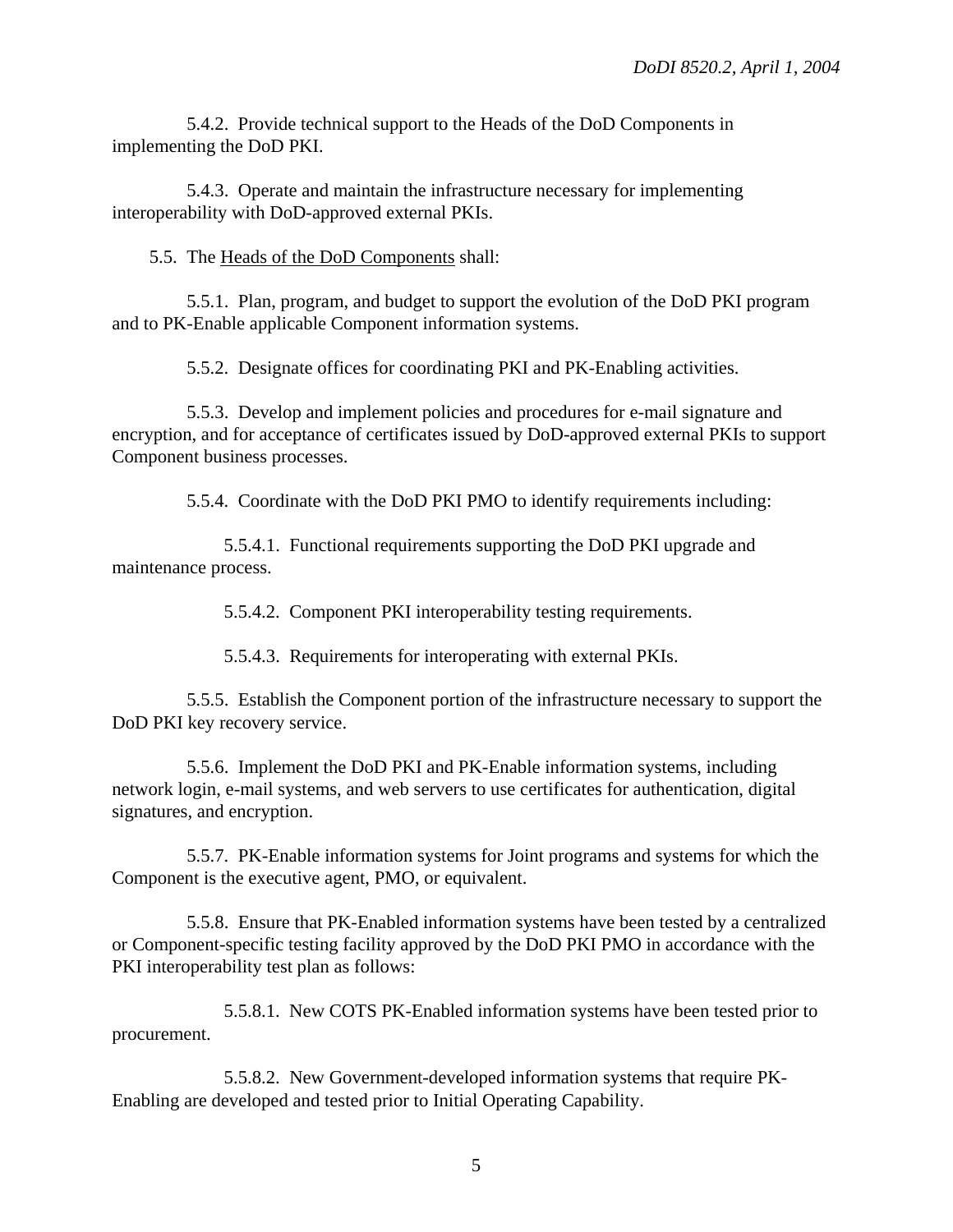5.5.8.3. Legacy information systems that are being PK-Enabled undergo testing as part of the PK-Enabling process.

5.5.9. Inform the DoD PKI PMO of information systems that have successfully completed PKI interoperability testing.

5.5.10. Coordinate with other Components and the DoD PKI PMO for interoperability testing and PK-Enabling of information systems used throughout the Department of Defense.

5.5.11. Coordinate with the Chairman of the Joint Chiefs of Staff and the DoD PKI PMO to ensure that deployed PK-Enabled information systems are capable of supporting joint, allied, and coalition-based operations, as required.

5.6. The DoD Component CIOs shall:

5.6.1. Report PKI and PK-Enabling policy compliance status to the DIAP office in accordance with ASD(NII)/DoD CIO reporting requirements.

5.6.2. Approve business case analyses for PK-Enabling of information systems other than network login, e-mail systems, and web servers.

5.6.3. Develop DoD Component waiver process in accordance with reference (n).

5.6.4. Approve or disapprove waiver requests in accordance with the DoD Component waiver process guidance and submit approved waivers to the ASD(NII)/DoD CIO.

5.6.5. Recommend Department-wide waivers to the ASD(NII)/DoD CIO where waivers involving multiple DoD Components are needed.

5.7. The Director, DoD PKI Program Management Office, as defined by the Assignment of PMO Responsibilities for the DoD PKI PMO (reference (p)), shall:

5.7.1. Manage the definition, development, deployment, integration, training, and acceptance testing of the DoD PKI.

5.7.2. Maintain the reference (j) and (k) documents.

5.7.3. Ensure the timely availability of Certificate Authorities, encryption certificates, and Certificate Revocation Lists.

5.7.4. Provide a key recovery service for private keys associated with encryption certificates.

5.7.5. Coordinate PKI functional requirements inputs from the Heads of the DoD Components.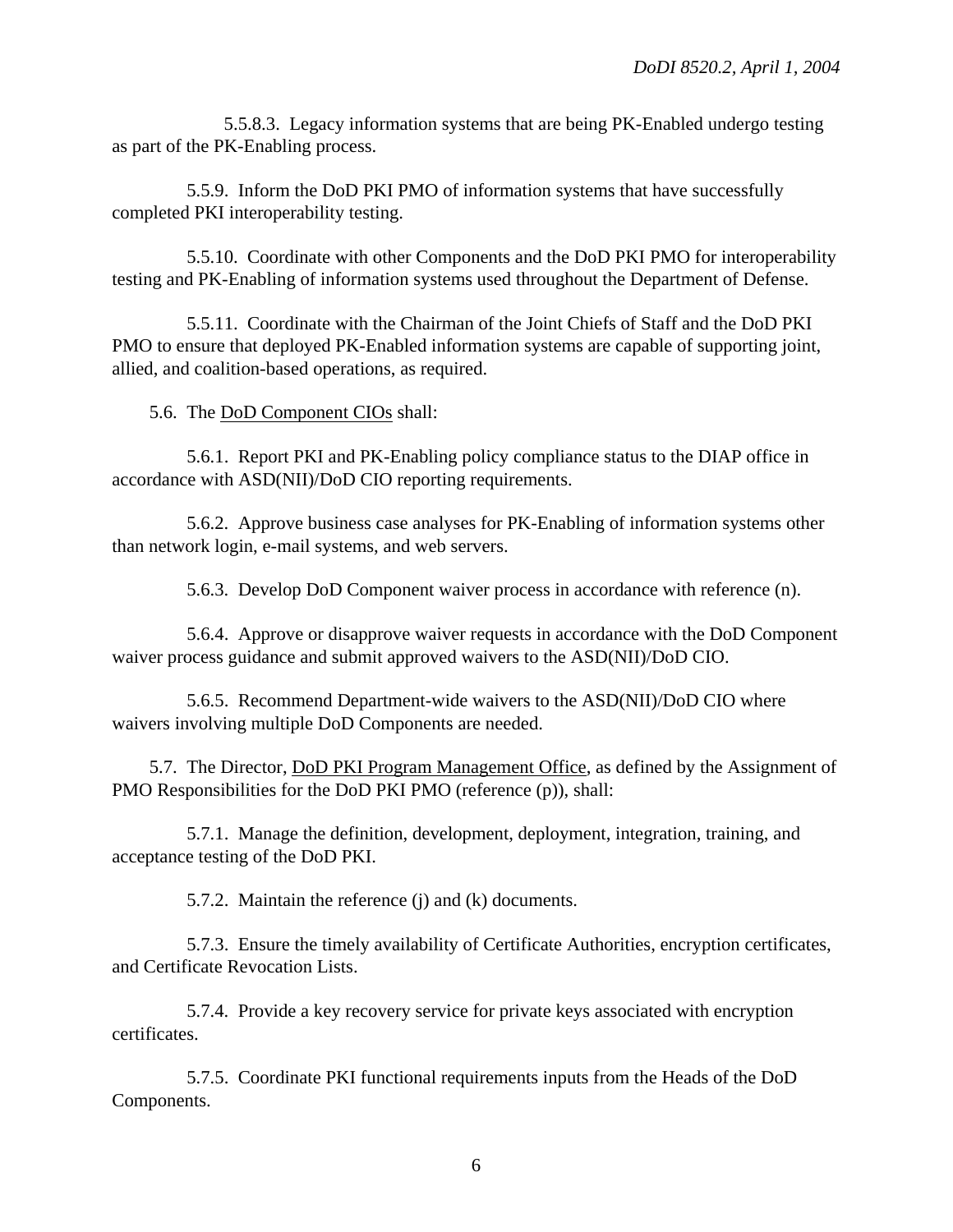5.7.6. Provide guidance to the DoD Components regarding the evolving DoD PKI implementation and PK-Enabling to ensure consistency across the Department of Defense.

5.7.7. Facilitate information exchange among the DoD Components regarding lessons learned and best practices in the PK-Enabling of information systems, including network login, e-mail systems, and web servers by:

5.7.7.1. Maintaining and making available a list of DoD Component PKI and PK-Enabling coordinating offices.

5.7.7.2. Maintaining and publishing a list of PK-Enabled DoD information systems, including COTS products, that have successfully passed DoD PKI interoperability testing.

5.7.7.3. Establishing and leading a forum for the DoD Components to coordinate, collaborate, and share information and lessons learned.

5.7.7.4. Providing a collaborative environment for users, developers, and system administrators to collaborate and share information, including configuration guidelines for products commonly used throughout the Department of Defense.

5.7.8. Coordinate with the Chairman of the Joint Chiefs of Staff and the other Heads of the DoD Components to ensure that the DoD PKI and deployed PK-Enabled information systems are capable of supporting joint, allied, and coalition-based operations where required.

5.7.9. Coordinate with the Heads of the DoD Components to establish a DoD PKI interoperability testing program for information system interoperability with the DoD PKI including:

5.7.9.1. Developing and maintaining a PKI interoperability test plan including technical and security requirements, as provided by the DoD Components.

5.7.9.2. Developing and maintaining testing facility requirements.

5.7.9.3. Approving centralized and DoD Component-specific testing facilities in accordance with the PKI interoperability test plan and facility requirements.

5.7.10. Review justification of requests for hardware tokens other than the CAC for identity, signature, and encryption certificates and provide a recommendation for action to the ASD(NII)/DoD CIO.

5.7.11. Manage all tasks involved in the requirements for using external PKIs by the Department of Defense including: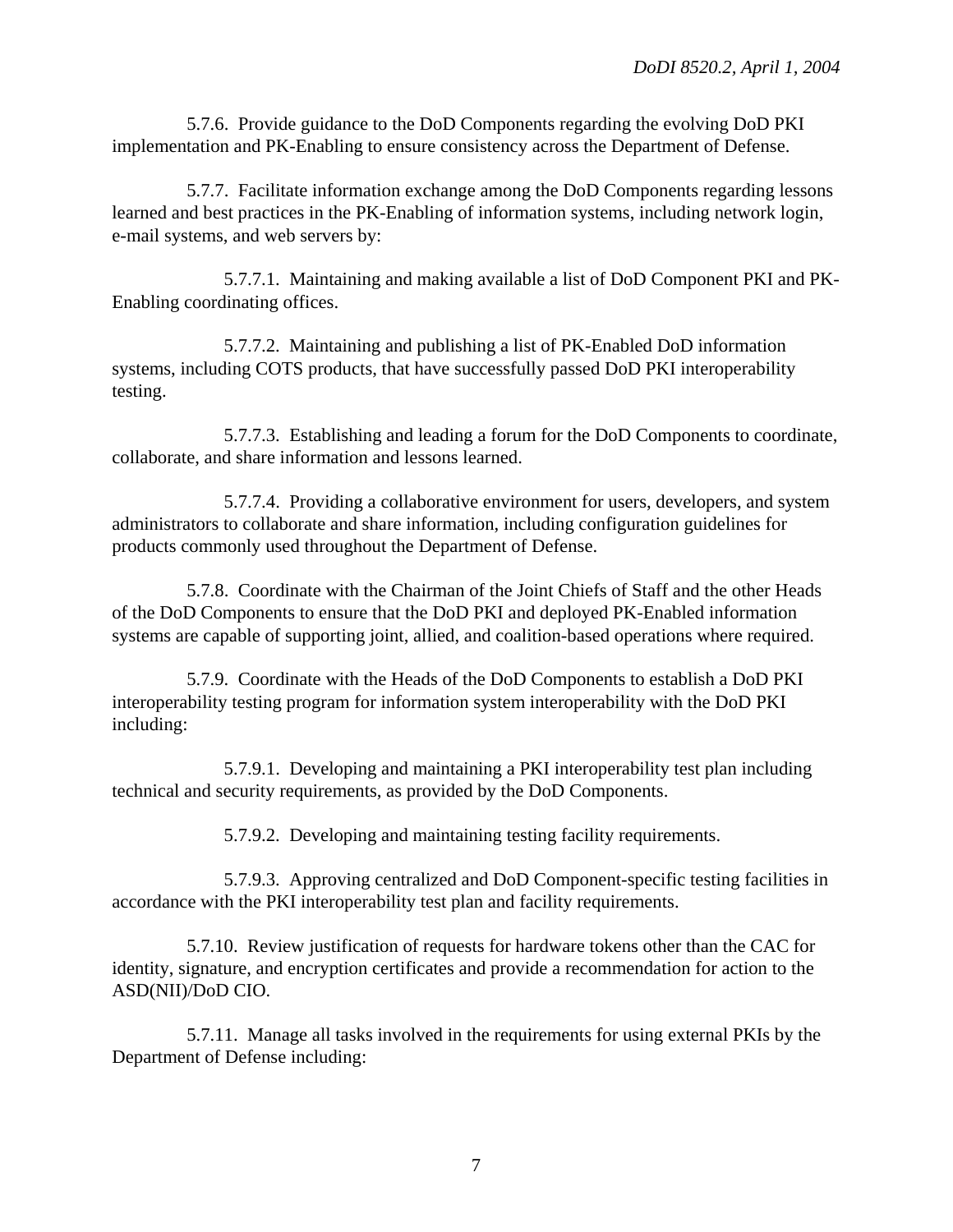5.7.11.1. Developing an external interoperability plan for evaluating and recommending external PKIs for approval by the ASD(NII)/DoD CIO.

5.7.11.2. Establishing and maintaining the External Certification Authority (ECA) program, including updating references (l) and (m), as required.

5.7.11.3. Coordinating with the DoD Components to identify requirements to interoperate with external PKIs other than the ECA and FBCA programs.

5.7.11.4. Collaborating with the Federal PKI community to ensure that DoD PKI and ECA certificates are interoperable with other FBCA member PKIs.

5.7.11.5. Providing a recommendation for action to the ASD(NII)/DoD CIO for approval of external PKIs within the Department of Defense in coordination with the Office of the General Counsel and the Senior Coordinating Group, including certificates issued by other members of the FBCA community.

5.7.12. Collaborate with standards bodies and vendors to promote implementations compatible with the DoD PKI.

## 6. PROCEDURES

Implementation procedures are in enclosure 3.

## 7. EFFECTIVE DATE

This Instruction is effective immediately.

Jefun I

Linton Wells II Acting Assistant Secretary of Defense for Networks and Information Integration

Enclosures - 3

- E1. References, continued
- E2. Definitions
- E3. Implementation Procedures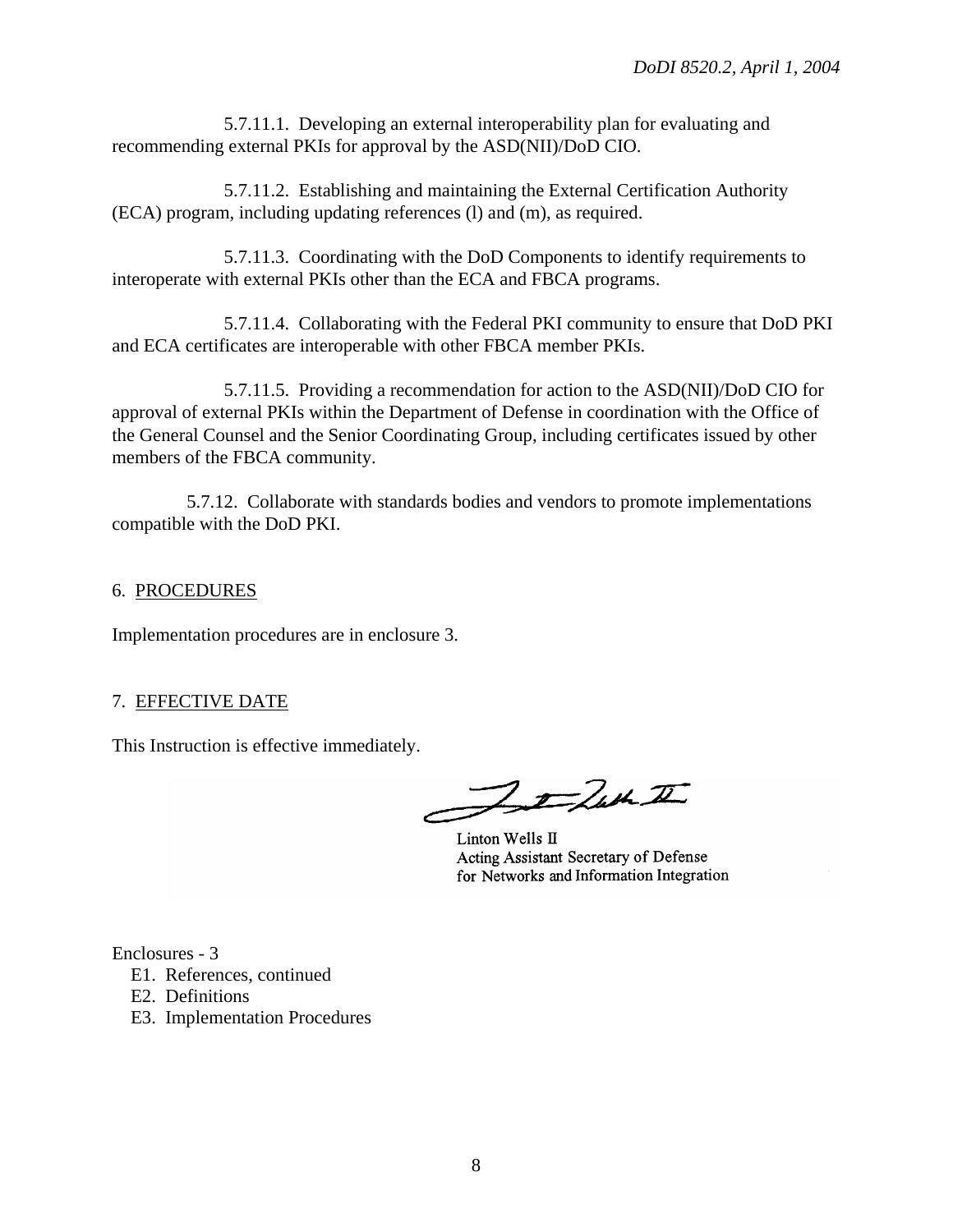# E1. ENCLOSURE 1

# REFERENCES, continued

- (e) DoD Chief Information Officer Memorandum, "Public Key Enabling (PKE) of Applications, Web Servers, and Network for the Department of Defense," May 17, 2001 (hereby canceled)
- (f) DoD Chief Information Officer Memorandum, "Public Key Infrastructure (PKI) Policy Update," May 21, 2002 (hereby canceled)
- (g) DoD Chief Information Officer Memorandum, "Public Key Infrastructure (PKI) and Public Key Enabling (PKE) Implementation Update," October 7, 2003 (hereby canceled)
- (h) DCID 6/3, "Protecting Sensitive Compartmented Information Within Information Systems," June 5,  $1999<sup>1</sup>$
- (i) Committee on National Security Systems (CNSS) Instruction No. 4009, "National Information Assurance (IA) Glossary," May  $2003^2$
- (j) DoD "X.509 Certificate Policy for the United States Department of Defense," current edition $3$
- (k) DoD "Key Recovery Policy for the United States Department of Defense," current edition<sup>4</sup>
- (l) DoD "Certificate Policy for External Certification Authorities," current edition<sup>5</sup>
- (m) DoD "Key Recovery Policy for External Certification Authorities," current edition6
- (n) DoD Chief Information Officer Memorandum, "Guidance and Provisions for Developing Department of Defense (DoD) Component's Public Key Enabling (PKE) Policy Compliance Waiver Process," August 5, 2002

\_\_\_\_\_\_\_\_\_\_\_

<sup>&</sup>lt;sup>1</sup> http://www.fas.org/irp/offdocs/dcid.htm

<sup>2</sup> http://www.nstissc.gov/html/library.html

<sup>3</sup> http://www.iase.disa.mil/policy.html#pki

<sup>4</sup> http://www.iase.disa.mil/policy.html#pki

<sup>5</sup> http://www.iase.disa.mil/pki/eca/documents.html

<sup>6</sup> http://www.iase.disa.mil/pki/eca/documents.html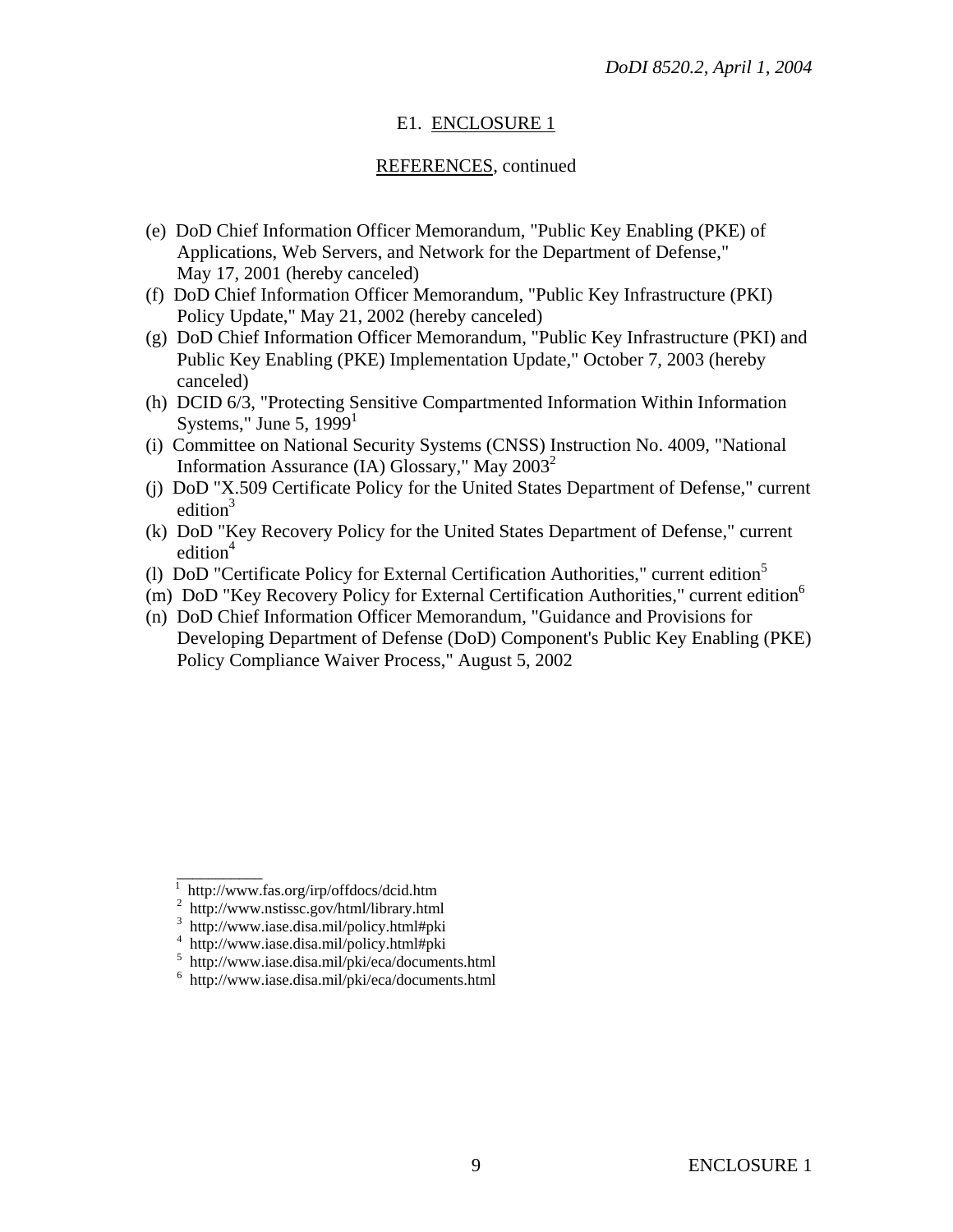- (o) DoD Directive 5100.3, "Support of the Headquarters of Combatant and Subordinate Joint Commands," November 15, 1999
- (p) Office of the Assistant Secretary of Defense for Command, Control, Communications, and Intelligence (ASD(C3I)) Memorandum, "Assignment of Program Management Office Responsibilities for the Department of Defense Public Key Infrastructure (PKI)," April 9, 1999 $^2$
- (q) DoD Directive 5230.9, "Clearance of DoD Information for Public Release," April 9, 1996
- (r) DoD Instruction 5230.29, "Security and Policy Review of DoD Information for Public Release," August 6, 1999
- (s) Section 3504 of title 44, United States Code, "Government Paperwork Elimination Act (Public Law No. 105-277)," October 21, 1998
- (t) Section 7001 of title 15, United States Code, "Electronic Signatures in Global and National Commerce Act (Public Law No. 106-229)," June 30, 2000

<sup>&</sup>lt;sup>7</sup> http://www.iase.disa.mil/policy.html#pki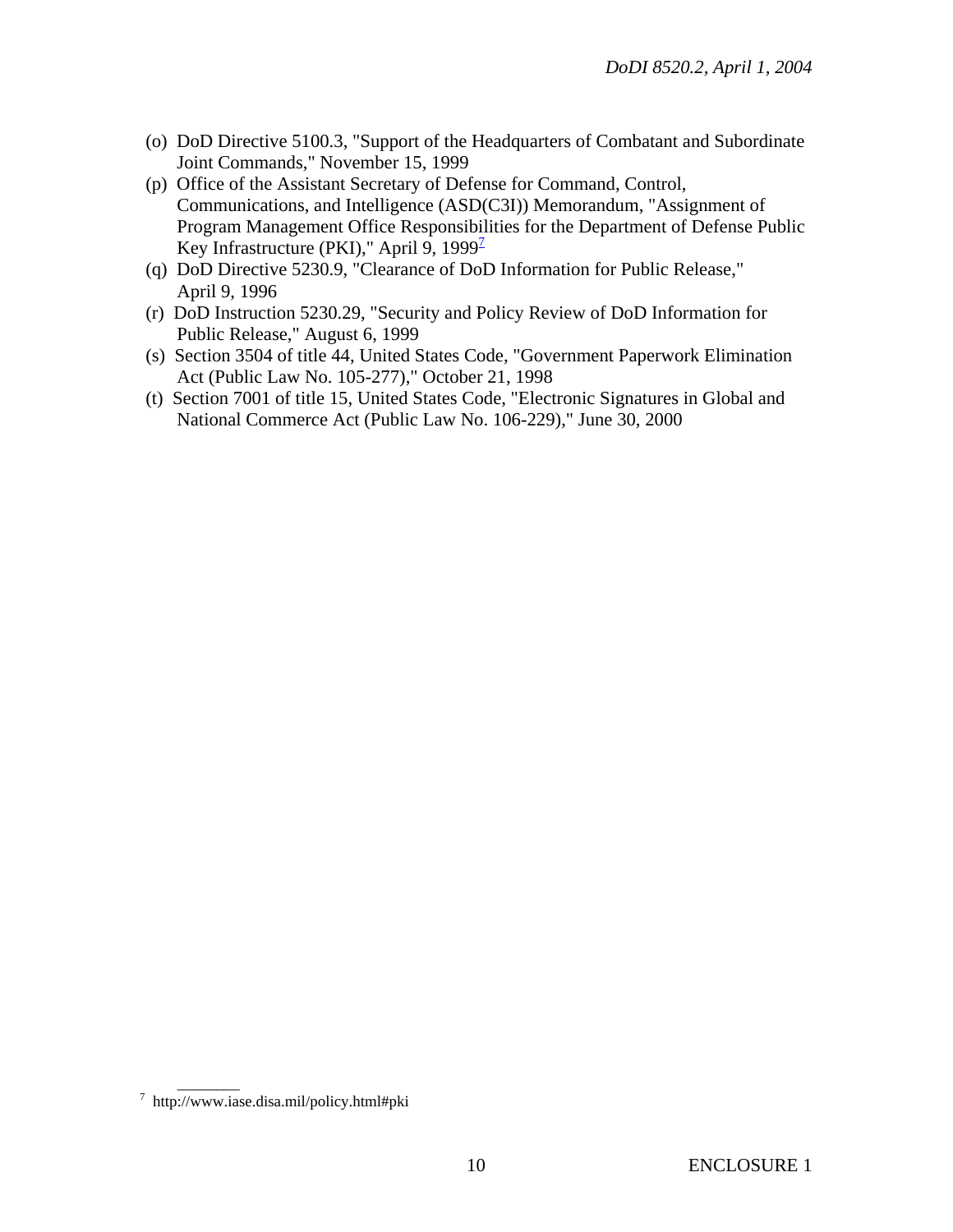#### E2. ENCLOSURE 2

#### DEFINITIONS

E2.1.1. Assurance Level. The level of assurance associated with a certificate is an assertion by a Certificate Authority of the degree of confidence that others may reasonably place in the binding of a public key to the identity and privileges asserted in the certificate. Personnel, physical, procedural, and technical security controls contribute to the assurance level of the certificates issued by a certificate management system. Assurance levels are defined in reference (j).

E2.1.2. Business Case Analysis. An extended form of cost-benefit analysis that considers factors beyond financial metrics. Other factors to be considered might include security needs, business needs, associated risks, and qualitative benefits resulting from the investment. Business case methodology examines investment worthiness and its technical and programmatic feasibility.

E2.1.3. Certificate. A digital representation of information that, at a minimum, identifies the certification authority issuing it, names or identifies its subscriber, contains the subscriber's public key, identifies its operational period, and is digitally signed by the certification authority issuing it.

E2.1.4. Certificate Policy (CP). A named set of rules that indicates the applicability of a certificate to a particular community and/or class of information system with common security requirements. A certificate policy may be used by a certificate user to help in deciding whether a certificate and the binding therein, is sufficiently trustworthy for a particular information system.

E2.1.5. Certification Practice Statement (CPS). A statement of the practices that a Certificate Authority, Registration Authority, or other PKI component employs in issuing, revoking, and renewing certificates and providing access to them, in accordance with specific requirements specified in a CP.

E2.1.6. Committee on a National Security Systems (CNSS). The CNSS, chaired by the Secretary of Defense, provides a forum for the discussion of policy issues, sets national policy, and promulgates direction, operational procedures, and guidance for the security of national security systems. The Secretary of Defense and the Director of Central Intelligence are responsible for developing and overseeing the implementation of Government-wide policies, principles, standards, and guidelines for the security of systems with national security information. As a standing committee of the President's Critical Infrastructure Protection Board, the CNSS reports fully and regularly on its activities to the Board.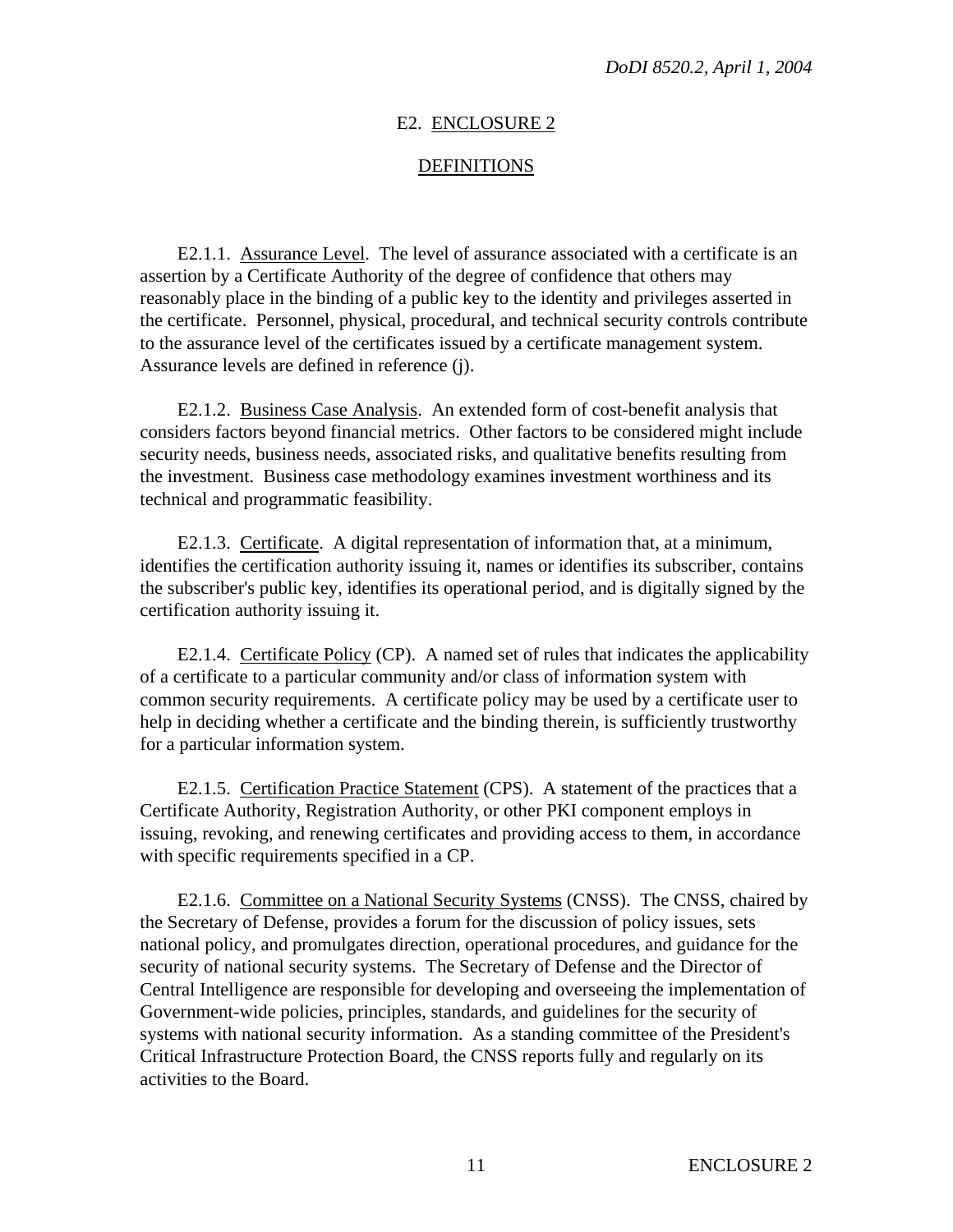E2.1.7. Common Access Card (CAC). A Department-wide smart card used as the identification card for active duty Uniformed Services personnel (to include the Selected Reserve), DoD civilian employees, eligible contractor personnel, and eligible foreign nationals; the primary platform for the public key infrastructure authentication token used to access DoD computer networks and systems in the unclassified environment and, where authorized by governing security directives, the classified environment; and the principal card enabling physical access to buildings, facilities, installations, and controlled spaces as described in reference (c).

E2.1.8. DoD-Approved External PKI. A PKI approved by the ASD(NII)/DoD CIO for use by DoD relying parties for assurance levels appropriate for the information being protected.

E2.1.9. DoD Eligible Users. DoD eligible users are active duty Uniformed Services personnel, members of the Selected Reserve, DoD civilian employees, and personnel working on site at DoD facilities using DoD network and e-mail services.

E2.1.10. DoD Partners. DoD partners are Government or non-Government entities that process electronic transactions with the Department of Defense, or exchange e-mail containing DoD sensitive information.

E2.1.11. DoD PKI Interoperability. PKI interoperability refers to the ability of relying parties, such as web servers and e-mail users, to accept certificates issued by DoD-Approved External PKIs, and to the ability of information systems to correctly accept and use certificates issued by the DoD PKI.

E2.1.12. DoD Private Web Server. For unclassified networks, a DoD private web server is any DoD-owned, operated, or controlled web server providing access to sensitive information that has not been reviewed and approved for release in accordance with DoD Directive 5230.9 (reference (q)) and DoD Instruction 5230.29 (reference (r)). For Secret Internet Protocol Router Network and other classified networks that are not accessible to the public, a DoD private web server is any server that provides access to information that requires need-to-know control or compartmentation.

E2.1.13. External Certification Authority (ECA). A certification authority owned and operated by an entity outside the Department of Defense that has been approved as meeting the ECA Certificate Policy and is authorized to create, sign, and issue certificates to external entities that DoD relying parties may use for authentication, signature, and encryption.

E2.1.14. Hardware Token. A portable, user-controlled, physical device used to generate, store, and protect cryptographic information, and to perform cryptographic functions.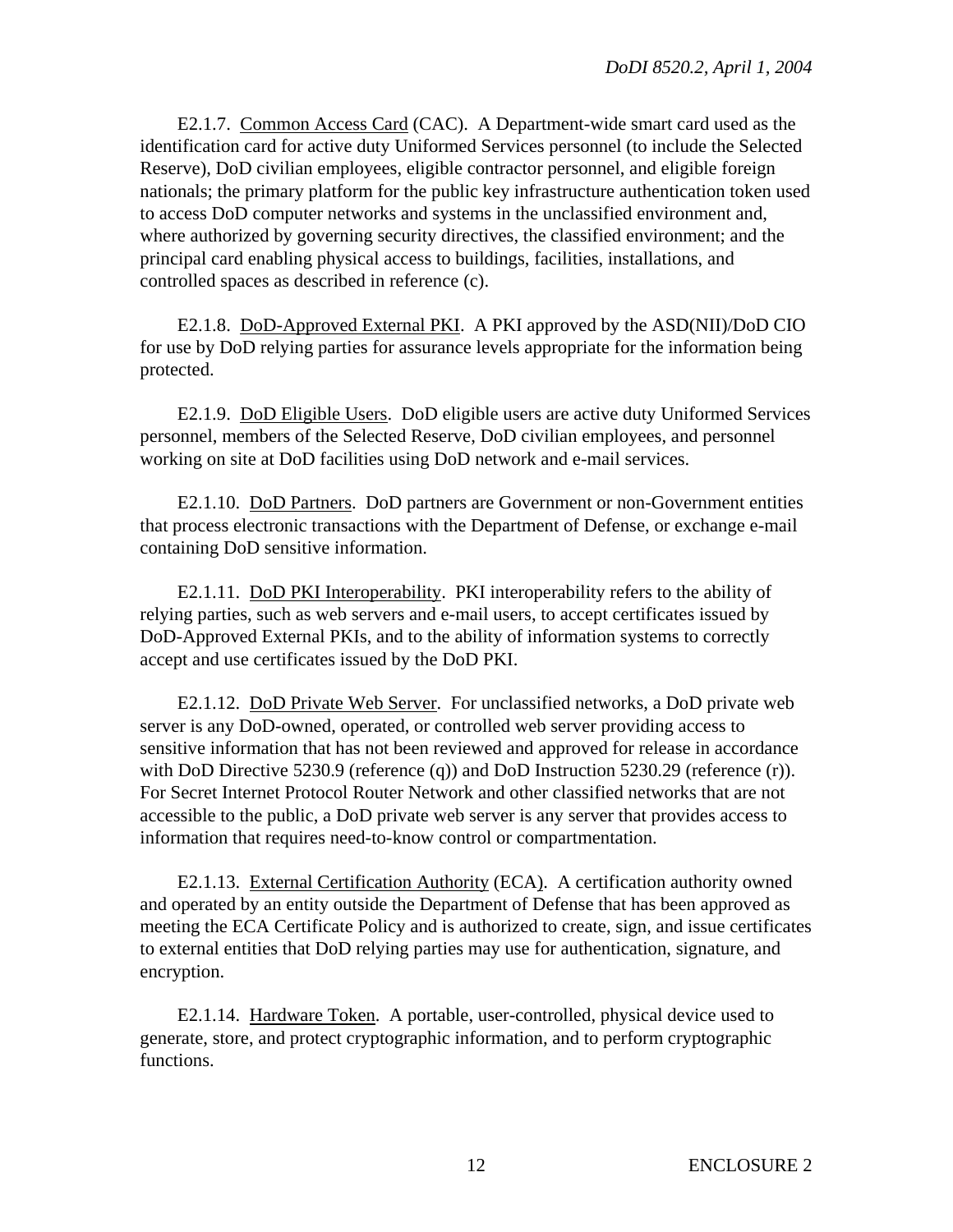E2.1.15. Information-Privileged Individual. For purposes of this Instruction, an information-privileged individual is a person whom the Department of Defense has authorized access to specified DoD information systems to provide them information about, or access to, benefits, entitlements or services, which may be available to them. The information may include information protected by the Privacy Act or Health Insurance Portability and Accountability Act, which may be lawfully displayed to them. Information-privileged individuals include retirees and dependents. These individuals are provided access to these systems to facilitate the delivery of benefits, entitlements and services. Information-privileged individuals will not be provided access to other DoD sensitive systems, unless they are otherwise authorized such access.

E2.1.16. Key Recovery. The capability for authorized entities to retrieve keying material from a key backup or archive.

E2.1.17. Key Recovery Policy (KRP). A named set of rules that specify the conditions under which key recovery information must be created and conditions under which and to whom escrowed keys may be released; it also indicates who are allowable Key Recovery Agent(s) and Key Recovery Officials and how or where escrowed keys must be maintained.

E2.1.18. Key Recovery Practice Statement (KRPS). A statement of the practices that a Key Escrow Database, Key Recovery Authority, or other PKI component employs in escrowing private keys associated with encryption certificates and recovering them, in accordance with specific requirements specified in a KRP.

E2.1.19. Personal Information. Information such as medical records, credit card numbers, job applications, and training reports, which are considered sensitive because of their personal nature.

E2.1.20. Public Key (PK) Enabling. The incorporation of the use of certificates for security services such as authentication, confidentiality, data integrity, and nonrepudiation. PK-Enabling involves replacing existing or creating new user authentication systems using certificates instead of other technologies, such as userid and password or Internet Protocol filtering; implementing public key technology to digitally sign, in a legally enforceable manner, transactions and documents; or using public key technology, generally in conjunction with standard symmetric encryption technology, to encrypt information at rest and/or in transit.

E2.1.21. Public Key Infrastructure. The framework and services that provide for the generation, production, distribution, control, accounting and destruction of public key certificates.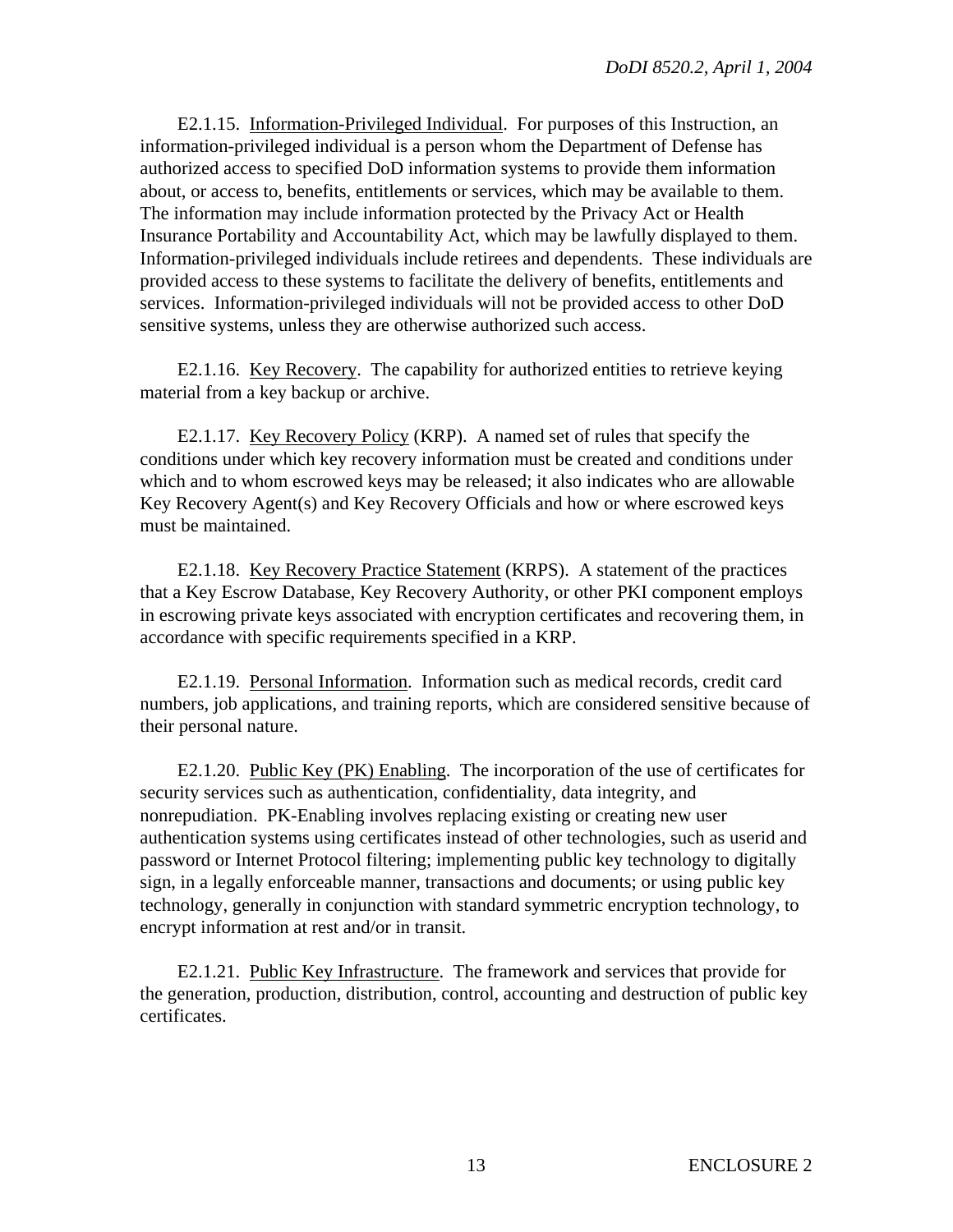E2.1.22. Relying Party. Any entity that uses a digital certificate to identify the creator of digitally signed information, verify the integrity of digitally signed information, or establish confidential communication with the holder of a certificate by relying on the validity of the binding the subscriber's name to the public key contained in the certificate.

E2.1.23. Selected Reserve. Those units and individuals within the Ready Reserve designated by their respective Services and approved by the Chairman of the Joint Chiefs of Staff as essential to initial wartime missions that they have priority over all other Reserves. All Selected Reservists are in an active status. The Selected Reserve also includes persons performing initial active duty for training.

E2.1.24. Smart Card. A credit card-size device containing one or more integrated circuits and may employ one or more of the following technologies: magnetic stripe, bar code (linear or two dimensional), non-contact and radio frequency transmitters, biometric information, encryption and authentication information, and photo identification.

E2.1.25. Web Server. An automated information system that manages a web site by passing web pages to web browsers over a network. The web server may provide information stored locally on the server or may act as a portal to access information from other linked information systems.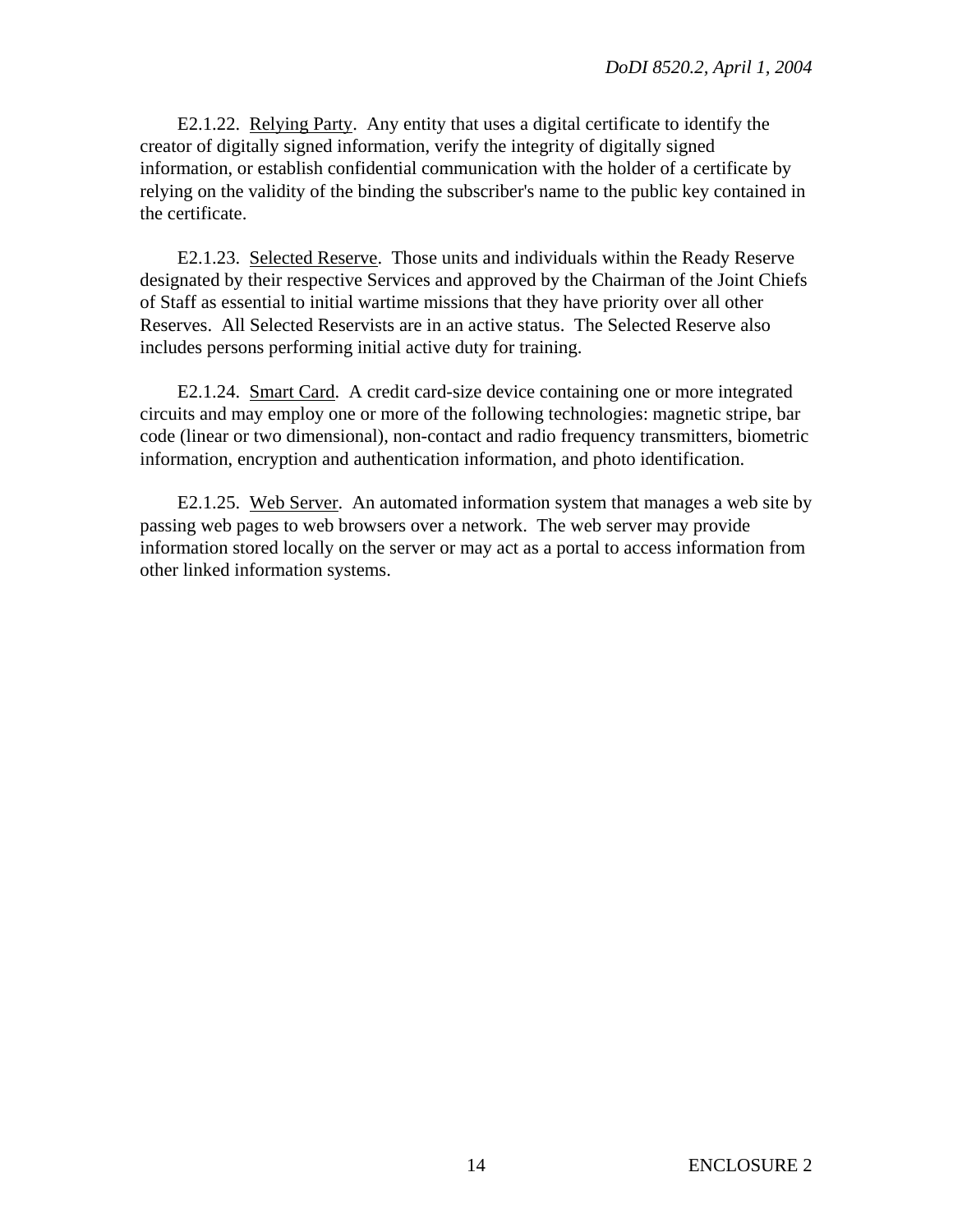# E3. ENCLOSURE 3

# IMPLEMENTATION PROCEDURES

# E3.1. INTRODUCTION

Public key cryptography is a critical element of the Department of Defense net centric goals as well as Information Assurance (IA) Defense-in-Depth technical strategy. The DoD PKI provides a foundation for interoperable security services including authentication, data integrity, and confidentiality, and also supports digital signature, access control and nonrepudiation. Integrating PKI into DoD information systems through PK-Enabling achieves these security services through digital signature and encryption.

## E3.2. PUBLIC KEY INFRASTRUCTURE

The Department of Defense shall implement a Department-wide PKI capable of providing security management services for certificates in accordance reference (j). The PKI shall be certified and accredited in accordance with reference (a).

E3.2.1. Certificate Issuance. All DoD eligible users shall be issued certificates from the DoD PKI. Users not eligible for DoD PKI certificates, but requiring certificates to communicate with DoD relying parties, must get certificates from external PKIs approved in accordance with subparagraph 5.1.8.

E3.2.2. Certificate Types. The DoD PKI shall be capable of issuing different types of certificates, including identity, signature, encryption, group/role, device, and code signing.

E3.2.3. Assurance Levels. The DoD PKI shall evolve to higher assurance levels, as defined in reference (j)) in response to enhanced capabilities of PKI technology and increased capabilities of the DoD Components. During this evolution process, the DoD PKI shall continue to support lower assurance level certificates as required.

E3.2.4. Hardware Tokens. In accordance with reference (c), the CAC shall be the primary token for protecting private keys associated with identity, signature, and encryption certificates issued by the DoD PKI. Alternative hardware tokens may be approved by the ASD(NII)/DoD CIO where justified.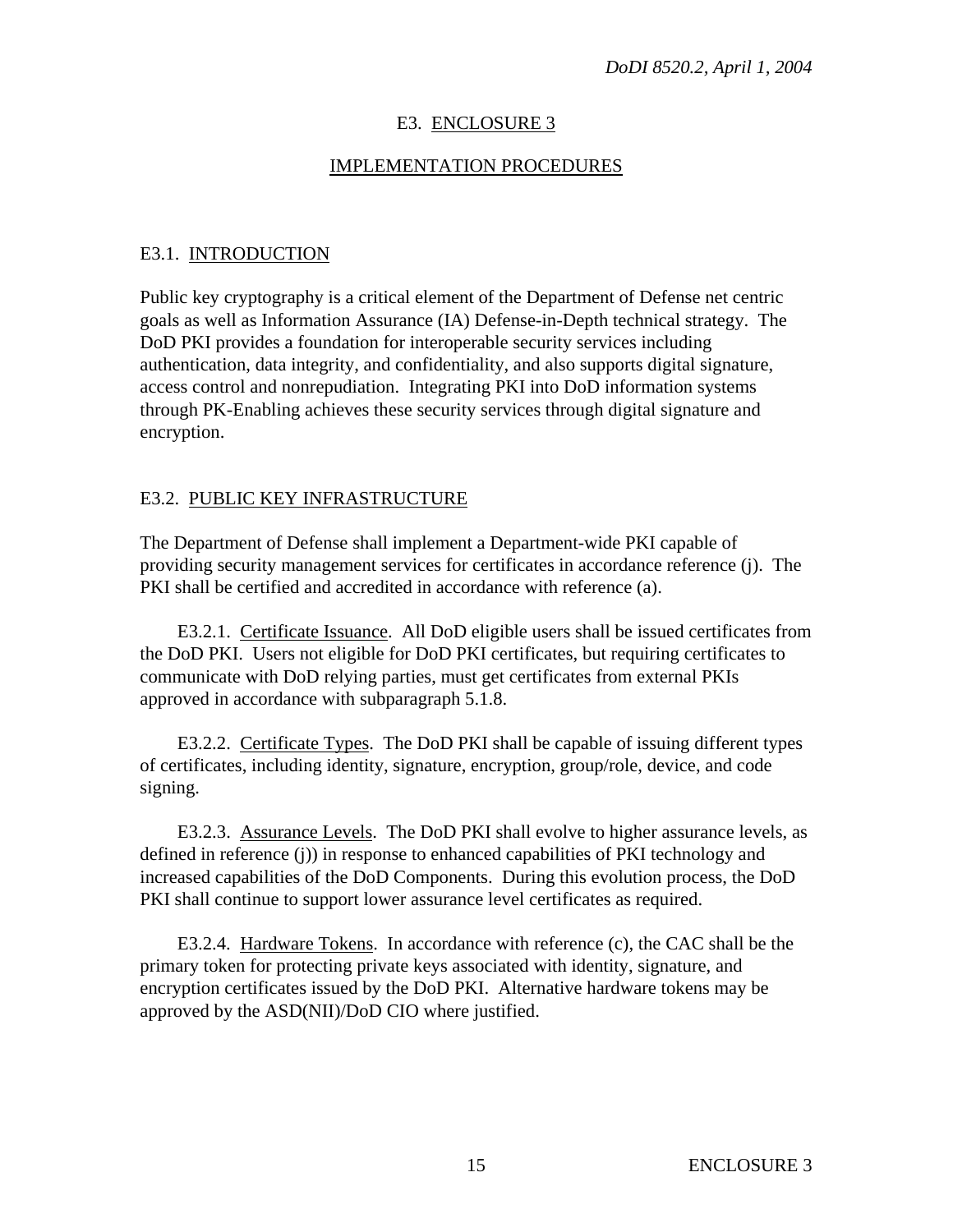E3.2.5. Key Recovery. The DoD PKI shall provide a scalable key recovery service to support first-party and third-party key recovery. This service shall be used to store and recover private keys associated with encryption certificates and shall conform to reference (k).

## E3.3. EXTERNAL PKI

PK-Enabled information systems shall interoperate with external PKIs approved in accordance with subparagraph 5.1.8., where the DoD functional community requires such interoperability and where accepting trust in external PKIs is consistent with DoD IA requirements, as outlined in reference (a). External entities include other Federal Agencies, State and local governments, allied and coalition partners, industry partners, DoD-affiliated personnel, and unaffiliated individuals. Interoperability with external PKIs may be accomplished through a combination of cross-certification, trust lists, or other mechanisms, as defined in the external interoperability plan.

E3.3.1. External Certification Authorities (ECA). The Department of Defense shall establish and maintain the ECA program in accordance with reference (l) to support the issuance of DoD-approved certificates to industry partners and other external entities and organizations.

E3.3.2. Federal Bridge Certification Authority (FBCA). The Department of Defense shall provide guidance on the use of certificates issued by FBCA member PKIs.

## E3.4. PK-ENABLING

PK-Enabling of DoD information systems shall be achieved through adherence to guidelines set forth in this policy, with unclassified networks hosting Mission Assurance Category I information systems being given highest priority. Certificates accepted by DoD relying parties must be issued by a PKI approved by the ASD(NII)/DoD CIO at an assurance level appropriate for the information being protected, as defined in reference (j). Information systems requiring PK-Enabling that include users who are DoD Partners not eligible for DoD PKI certificates shall support certificates issued by DoD-approved external PKIs, as defined in section E3.3. Security services shall be provided to the maximum extent possible via standard security protocols (e.g., Secure Sockets Layer, Transport Layer Security, and Secure/Multipurpose Internet Mail Extensions) and shall use algorithms and key strengths as defined in reference (j).

E3.4.1. Identity. Networks and web servers accessed by DoD eligible users and DoD Partners shall be enabled to use certificates for authenticating users and to support access control decisions. Web servers protecting access to personal information for information-privileged individuals, volunteers, and Reservists do not require client certificate authentication, but shall at a minimum require userid and password-based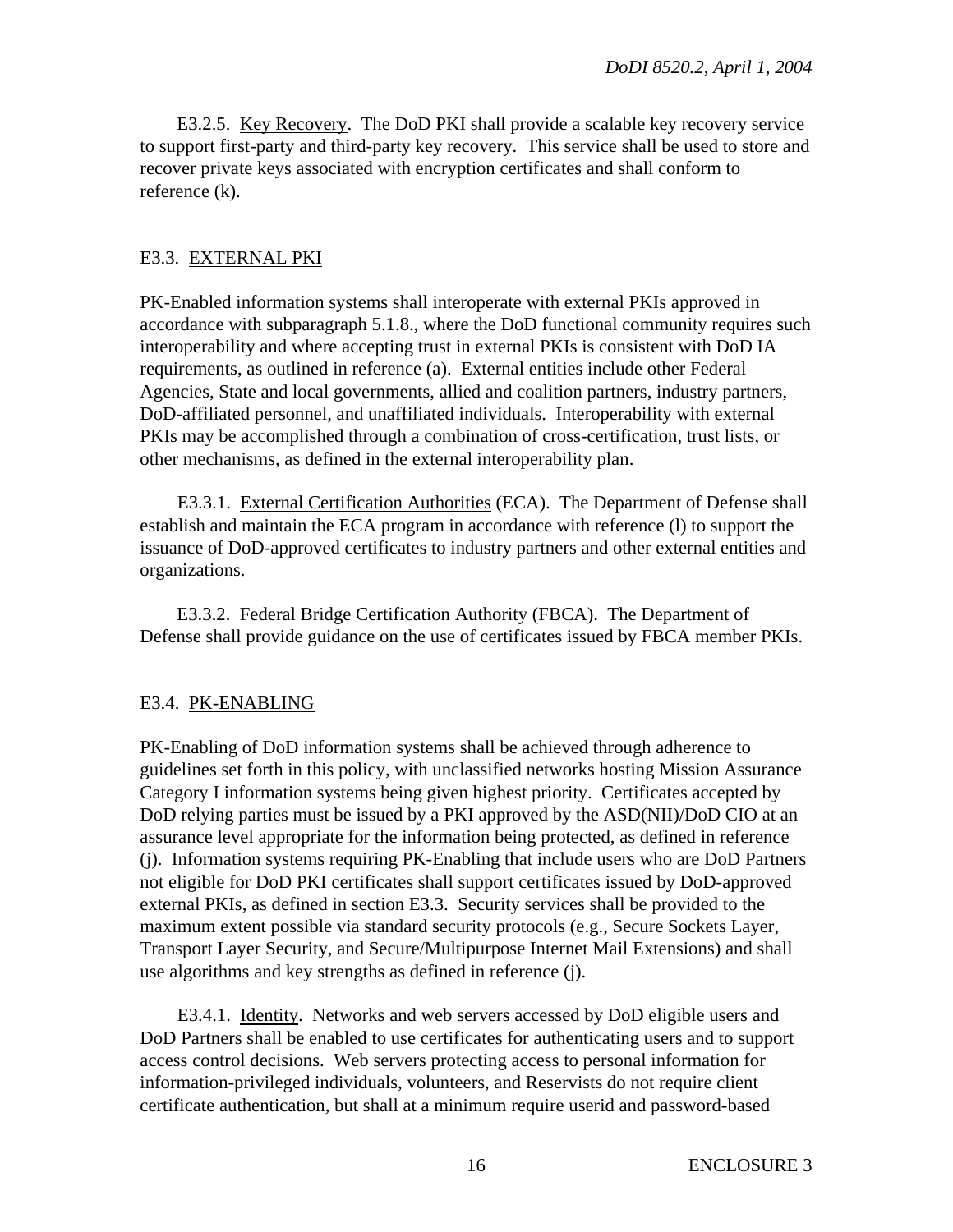authentication. Other information systems shall consider the use of certificates for authenticating users.

E3.4.1.1. Network Login. All DoD networks required by reference (a) to authenticate users shall perform this authentication using certificates issued by the DoD PKI on hardware tokens (e.g., the CAC or an equivalent assurance level DoD PKI token).

E3.4.1.2. Web Server Authentication. DoD private web servers providing access to DoD sensitive information except those protecting access to personal information by information-privileged individuals shall be PK-Enabled to rely on certificates for client authentication issued by DoD-approved PKIs. Information systems residing behind web servers requiring authorization based on individual identity shall use the identity provided by certificate-based authentication to support access control decisions.

E3.4.1.3. Other Information Systems. For information systems requiring authentication other than network login or web servers, the system owner shall perform a business case analysis to determine if PK-Enabling is warranted. The business case analysis shall be submitted to the DoD Component CIO for review and approval. If warranted, the information system shall be PK-Enabled.

E3.4.2. Digital Signature. PKI provides the capability to implement digital signatures and can be an important enabling tool to comply with Federal regulations, such as the Government Paperwork Elimination Act (reference (s)) and the Electronic Signatures in Global and National Commerce Act (reference (t)). If an information system uses PKI for digital signatures then that system shall follow ASD(NII) guidelines for digital signature requirements and Department-wide interoperability, and other requirements in this Instruction for PK-Enabling and interoperability.

E3.4.2.1. E-mail. All DoD e-mail systems shall support sending and receiving e-mail signed by DoD-approved certificates. E-mail requiring data integrity, message authenticity, or nonrepudiation of DoD sensitive information, other than personal information sent by information-privileged individuals, volunteers, or Reservists, shall be signed using DoD-approved certificates.

E3.4.2.2. Other Information Systems. Information systems other than e-mail that incorporate the use of PKI for digital signatures shall be interoperable with the DoD PKI and shall follow Department-wide interoperability guidelines for digital signature solutions.

E3.4.3. Encryption. PKI provides an encryption capability and can be a tool for complying with encryption requirements in reference (a) as implemented in reference (b). If an information system uses PKI for encryption of information in transit or at rest, then that system shall follow ASD(NII) guidelines for encryption requirements, and other requirements in this Instruction for PK-Enabling and interoperability.